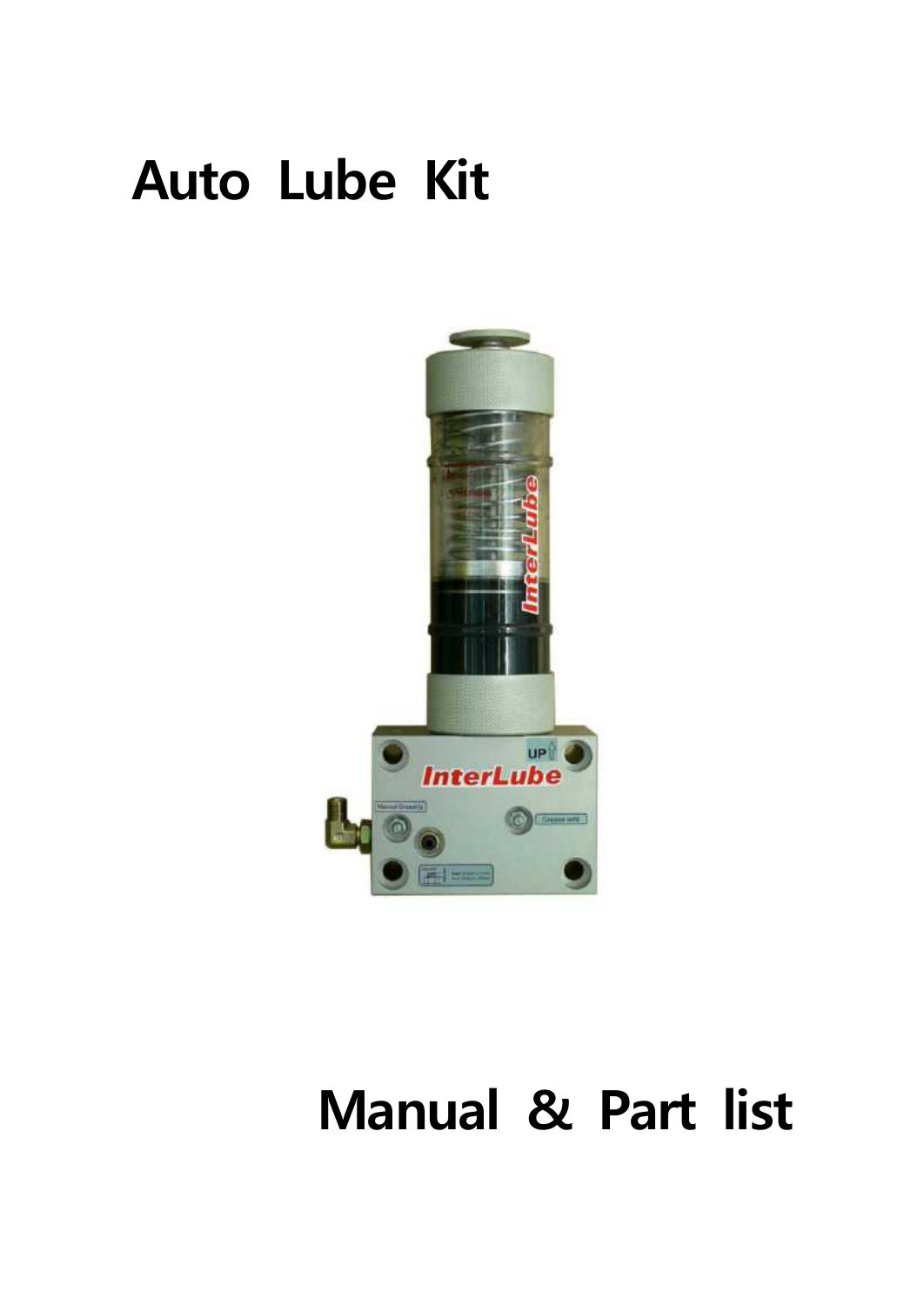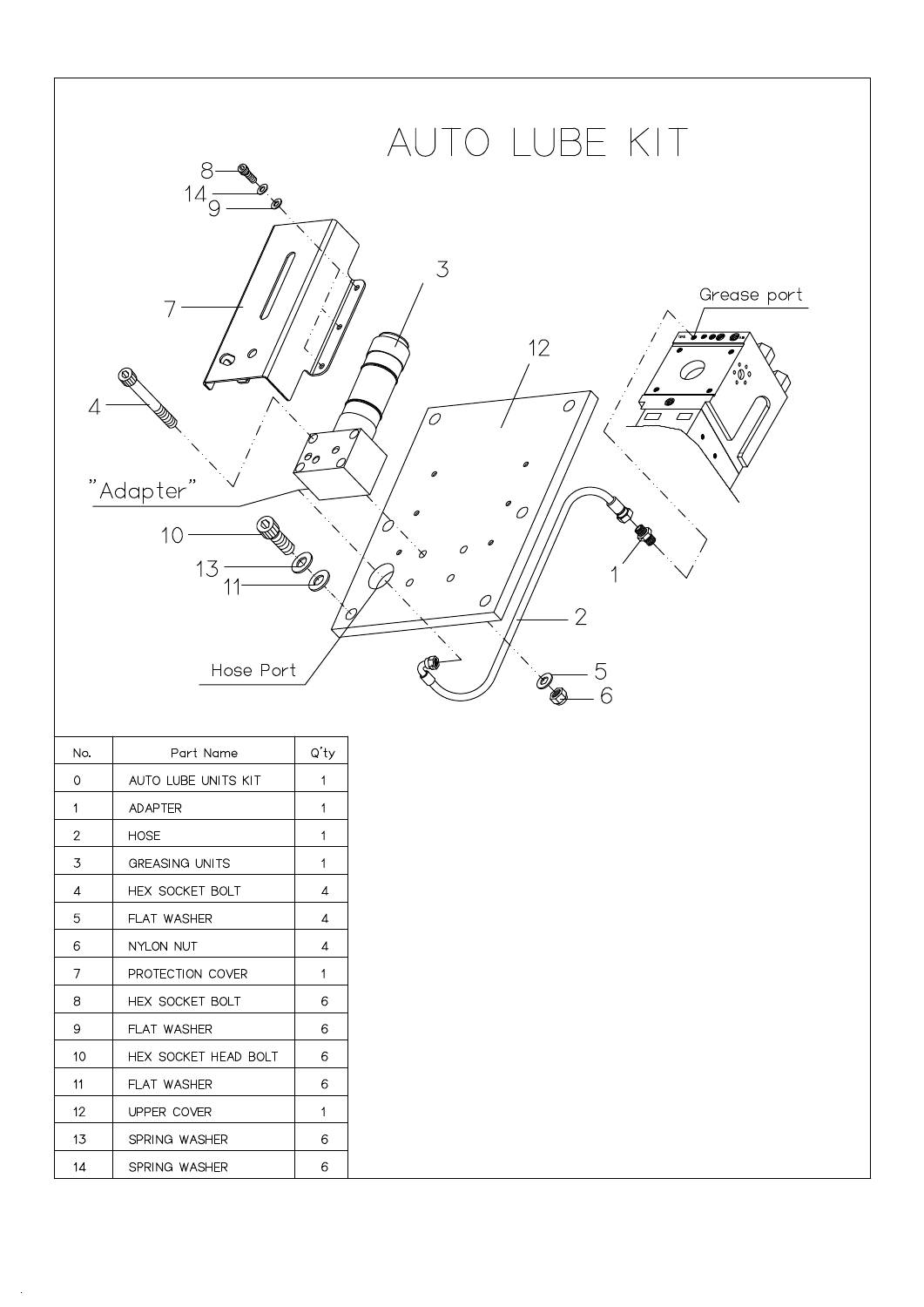#### Installation guide for Auto Lube Kit.

- 1. Connect adapter(No.1) to grease port in the head cap and connect hose(No.2).
- 2. Tighten upper cover(No.12) and greasing units(No.3) using with hex socket bolts(No.4), flat washers(No.5) and nylon nuts(No.6).
- 3. Pull out the hose(No.2) through hose port in upper cover.

Tighten upper cover with Bracket body using with Hex socket head bolts(No.10), flat washers(No.11) and spring washers(No.13).

- 4. Assemble hose(No.2) with greasing units(No.3).
- 5. Assemble protection cover(No.7) using with hex socket bolts(No.8), spring washers(No.14) and flat washers(No.9).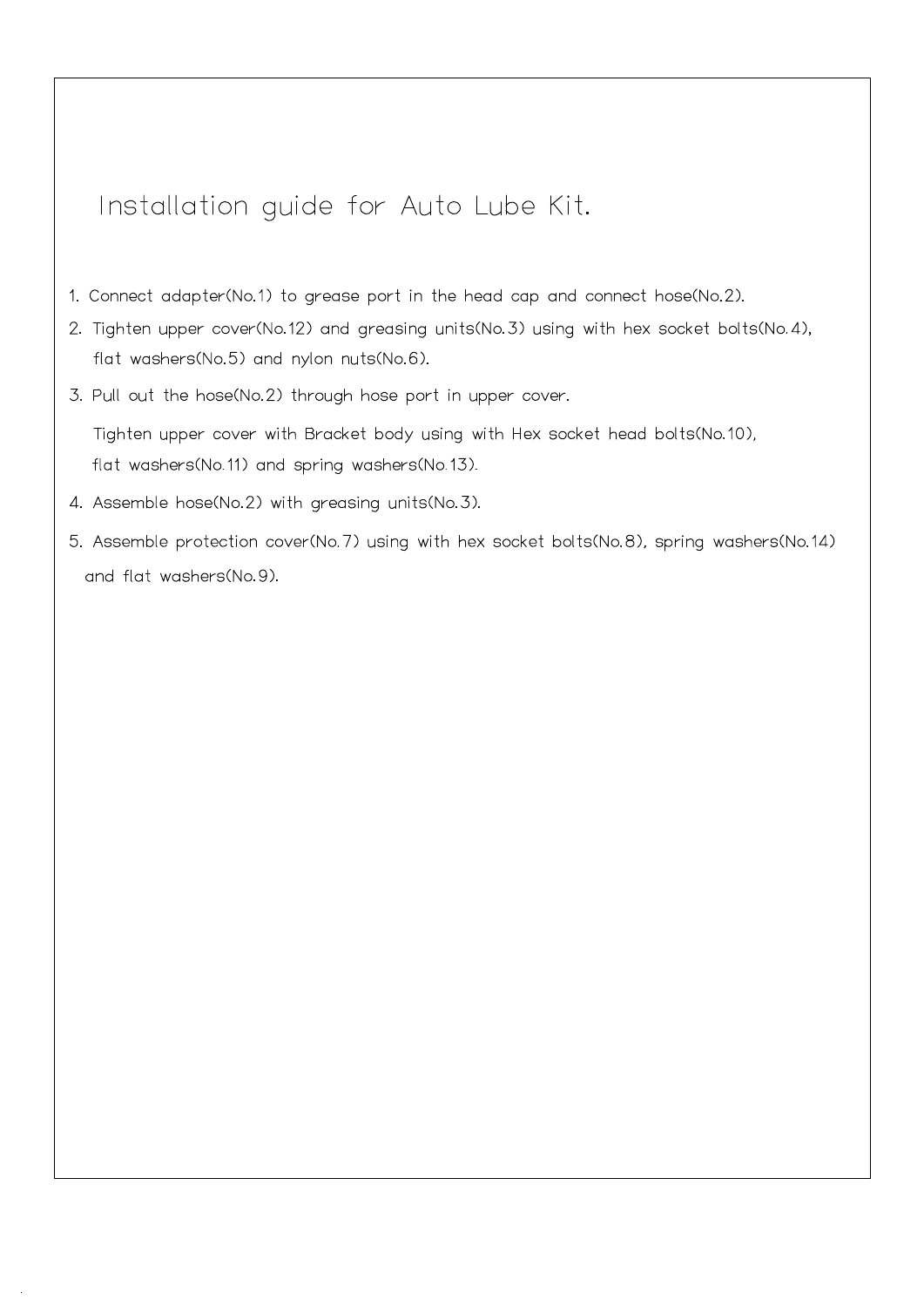## **Specification**

| Output Pressure                      | $120$ bar                                                                                                 |
|--------------------------------------|-----------------------------------------------------------------------------------------------------------|
| Cylinder Capacity                    | 500 ml                                                                                                    |
| Exterior Size                        | 140 x 91 x 362 mm                                                                                         |
| Weight (Without Grease)              | 5.2 kg                                                                                                    |
| Output Port                          | PF 1/4"                                                                                                   |
| Output Quantity                      | $0.2cc \sim 1cc/min$                                                                                      |
| Recommended grease                   | MO <sub>2</sub> grease<br>NLGL No.2 (Normal Condition)<br>NLGL NO.1 (Under 10°C)<br>NLGL NO.0 (Under 0°C) |
| Available temperature range          | $-10^{\circ}$ C ~ 50 $^{\circ}$ C                                                                         |
| Permissible main body<br>temperature | $-20^{\circ}$ C ~ 90 $^{\circ}$ C                                                                         |

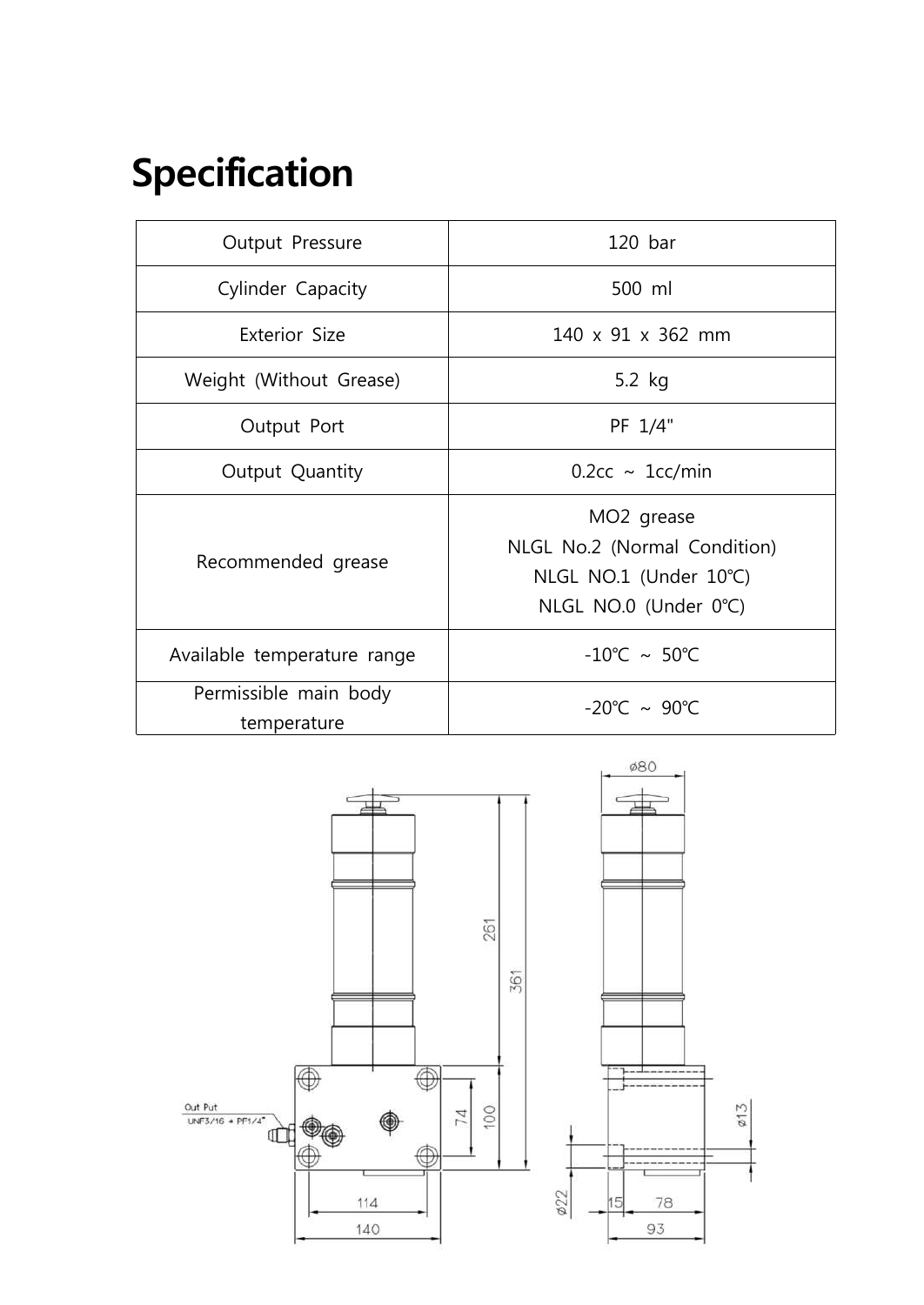## **Adjustment**

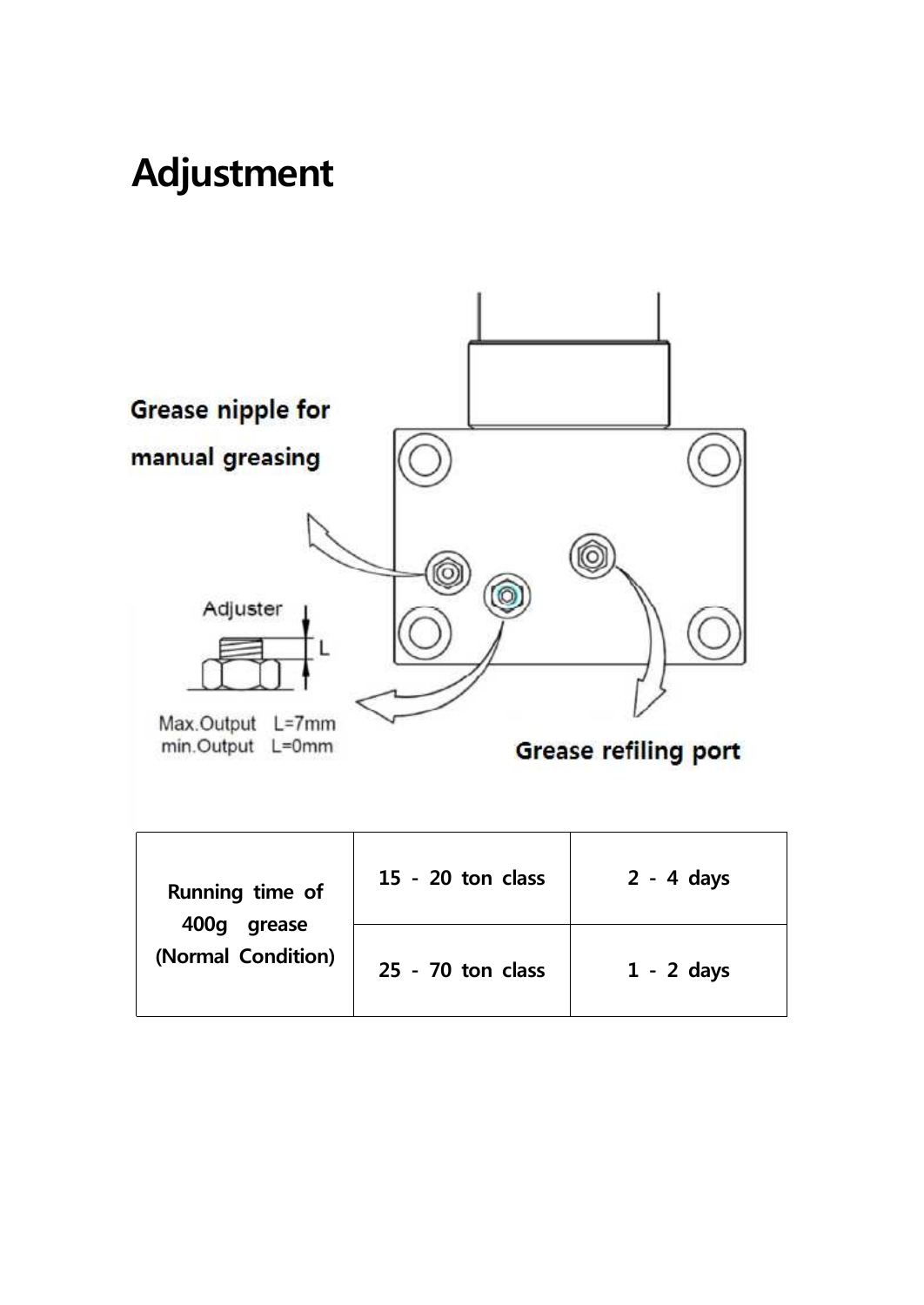## **Grease refilling - ①**



1. Insert an injection port in the grease and pull the handle up and then wait for 2 seconds.

(Grease gets into the inside of the pump)

2. Push the handle down . (Grease gets into the refilling catridge.)

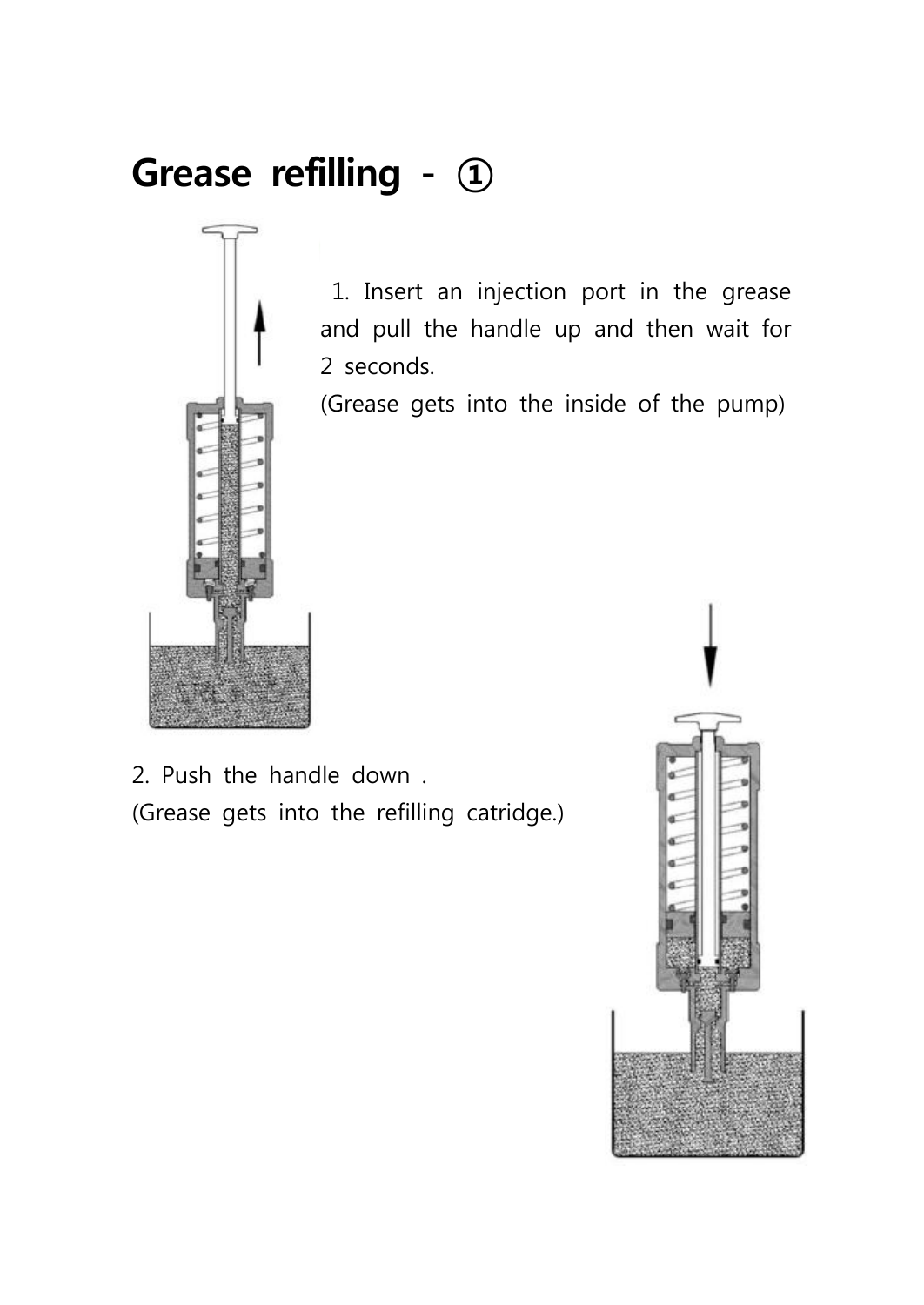

3. Repeat 1 and 2.

4. When grease is fully filled, turn the handle clockwise to fasten.

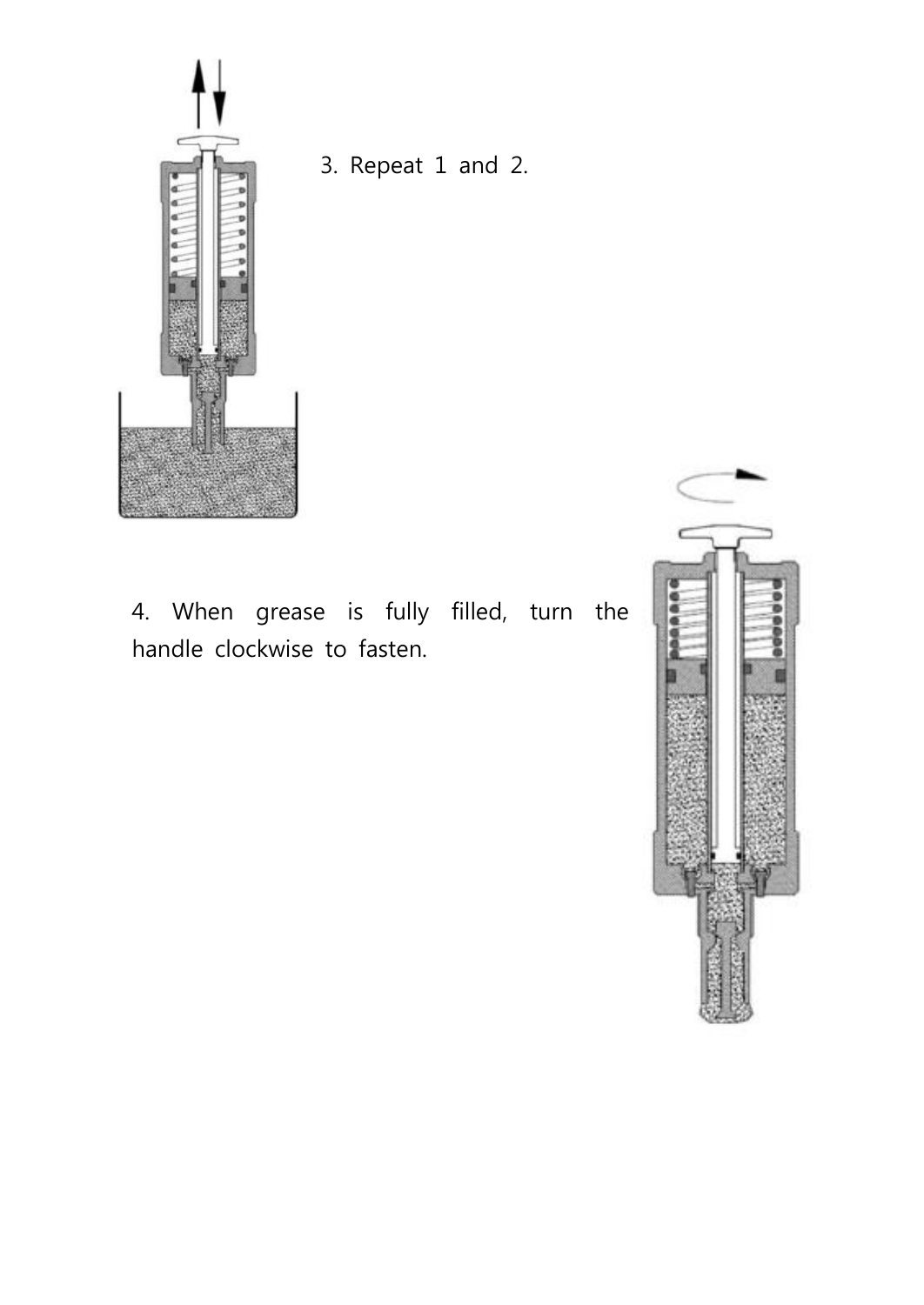## **Grease refilling - ②**

(1) Refill grease by power grease gun



(2) Refill grease by manual grease gun